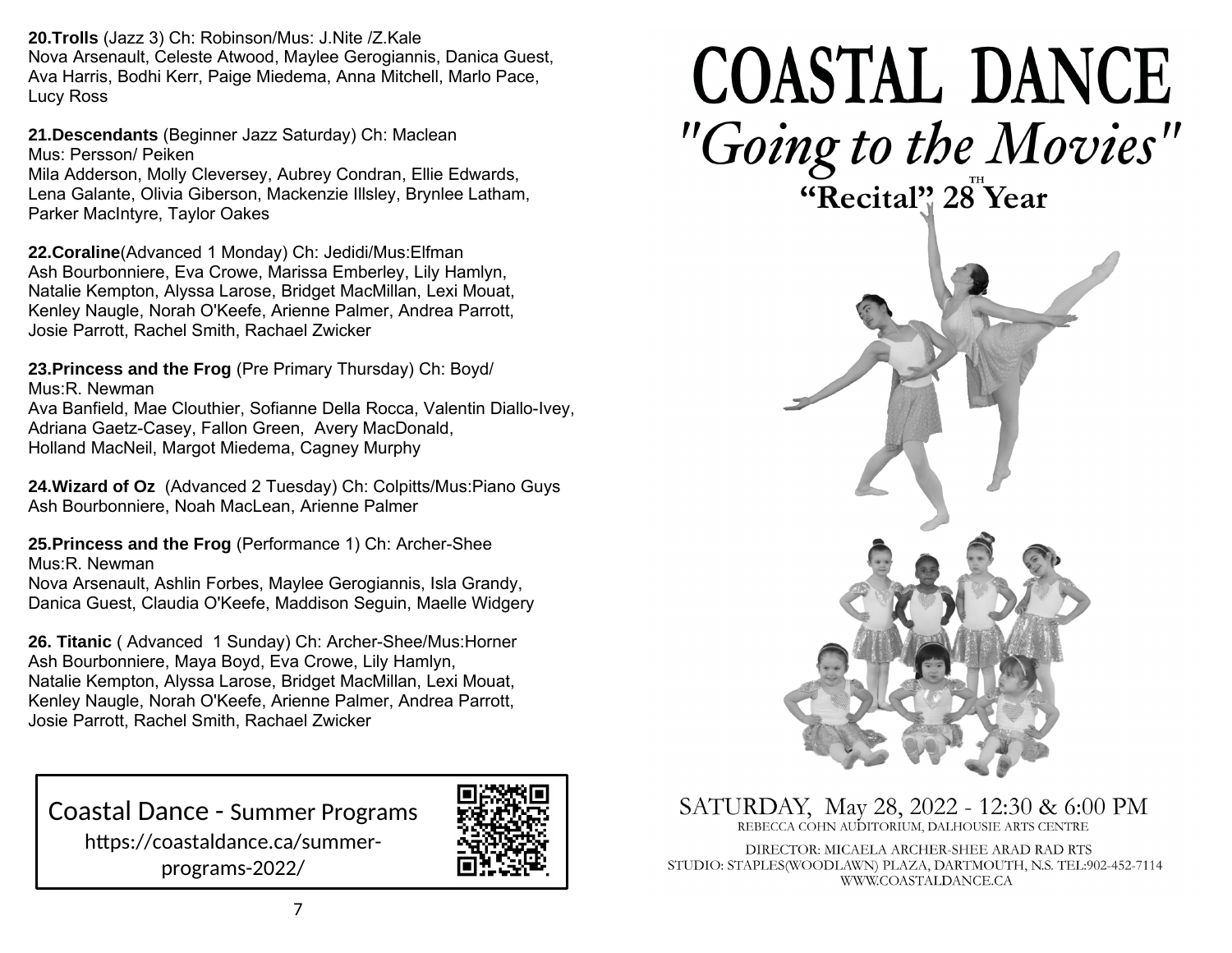## *"Coastal Dance Goes to the Movies"*

May 28,2022

## Performance:12:30pm

**1. Up** (Intermediate Sunday (9:45)) *Ch: Robinson/* Mus:M. Giacchino Deborah Beach, Anna Carrington, Eva Carrington, Olivia Collins, Saoirse Collins, Norah Funder, Olivia Grimard, Isla Hoddinott, Sophie Muirhead, Kayla Mallette, Sienna Mullins, Cadence Richards, Rowan Scott, Olivia Shellnutt, Sadie Simonsen, Cassidy Smith

**2. Avengers** (Gr 5 Modern) Ch: Robinson/Mus: Alala Asia Arsenault, Victoria Ball, Katelyn Blackmore, Victoria Blanchard, Emma Cole, Mia Daniels, Ella Dodier, Georgia Guest, Alexis MacLeod, Kiara McGann, Addie Mullins, Lucy Pinks

**3. Lion King** (Parent and Tot) Ch: Robinson/ Mus: N.Fifield Francesca Diallo-Ivey, Summer Faulkenham, Ainsley Gwynn, Katya Kozak, Melissa Shahravan, Meadow Young

**4.Mulan** (Intermediate Jazz Tuesday) Ch: Hodge/Mus: C.Agularia Deborah Beach, Norah Funder, Meredith Gall, Isla Hoddinott, Abbie MacLeod, Brooklyn Morrissey, Georgia Mouat, Sienna Mullins, Rowan Scott, Sadie Simonsen

**5. Sound of Music** (remix)(Gr 1 Saturday) Ch: Colpitts/Mus: Pentatonix Grace Campbell, Isabella Craig, Morgan DesRochers, Brynn Durdle, Maddison Lamey, Marlee Lovett, Abigail Van Allen

**6. Cruella** (Variations (apprentice)) Ch: Robinson/ Mus: N.Britell Callie Baker, Kayleigh Fowler, Georgia Mouat, Anika Shea, Cali Tetford, Natasha Wasilewski

**7.Cinderella** (Jazz 5 Tuesday) Ch: Hodge/ Mus: Madonna Asia Arsenault, Victoria Ball, Emma Cole, Mia Daniels, Ella Dodier, Bethany Durdle, Teresa Rochela Figueroa, Georgia Guest, Marissa Hunter, Alexis MacLeod, Kiara McGann, Emily Mitchell, Addie Mullins, Georgia Pelley, Lucy Pinks

**11.Silver Linings Playbook** (Advanced 1Jazz) Ch: Colpitts/Mus:Jessie J Lily Hamlyn, Alyssa Larose, Bridget MacMillan, Lexi Mouat, Andrea Parrott, Rachel Smith

**12.Momma Mia** (Advanced 2 Modern) Ch: Skinner/Mus: Abba Ash Bourbonniere, Maya Boyd, Eva Crowe, Natalie Kempton, Noah MacLean, Kenley Naugle, Norah O'Keefe, Arienne Palmer, Josie Parrott, Rachael Zwicker

**13. Tangled** (Gr 3 Thursday ) Miss. Charlotte Ch: Dort/Mus:Menken Nova Arsenault, Celeste Atwood, Maylee Gerogiannis, Danica Guest, Ava Harris, Lucy Ross

**14.Moana** (Primary Saturday) Ch: Colpitts/Mus:L. M. Miranda Molly Cleversey, Hannah-Mae Curry, Ellie Edwards, Jacqueline Elson, Caraline Jarrett, Taylor Oakes, Eva Tom

**15.Zootopia** (Jazz 4) Ch: Hodge/Mus:Giacchino Ashlin Forbes, Isla Grandy, Dani lyn Barrett, Claudia O'Keefe, Bailey Sampson, Maddison Seguin, Zoe Steptoe, Maelle Widgery

**16.Mean Girls** (Advanced Hip Hop) Ch: Skinner/Mus:M. Elliot Ash Bourbonniere, Charlotte Bouvette, Maya Boyd, Eva Crowe, Lily Hamlyn, Natalie Kempton, Noah MacLean, Abbie MacLeod, Saanjh Mainker, Lexi Mouat, Kenley Naugle, Norah O'Keefe, Keilyn Osmond, Arienne Palmer, Andrea Parrott, Jhanavi Srivastava, Rachael Zwicker

**17.Aladdin**(Modern 3) Ch: Robinson/Mus:Menken Nova Arsenault, Celeste Atwood, Maylee Gerogiannis, Danica Guest, Ava Harris, Layla Jennex, Bodhi Kerr, Paige Miedema, Marlo Pace, Lucy Ross

**18.Gnomeo and Juliet** (Modern 4) Ch: Colpitts/Mus:E. John Ashlin Forbes, Lauren Giles, Isla Grandy, Claudia O'Keefe, Bailey Sampson, Maelle Widgery

**19. Shall We Dance** (Advanced 1 Thursday) Ch: Chaplin/ Mus: Gotan Project Ash Bourbonniere, Maya Boyd, Fay Dickinson, Lily Hamlyn, Natalie Kempton, Alyssa Larose, Bridget MacMillan, Lexi Mouat, Kenley Naugle, Norah O'Keefe, Andrea Parrott, Josie Parrot, Rachel Smith, Rachael Zwicker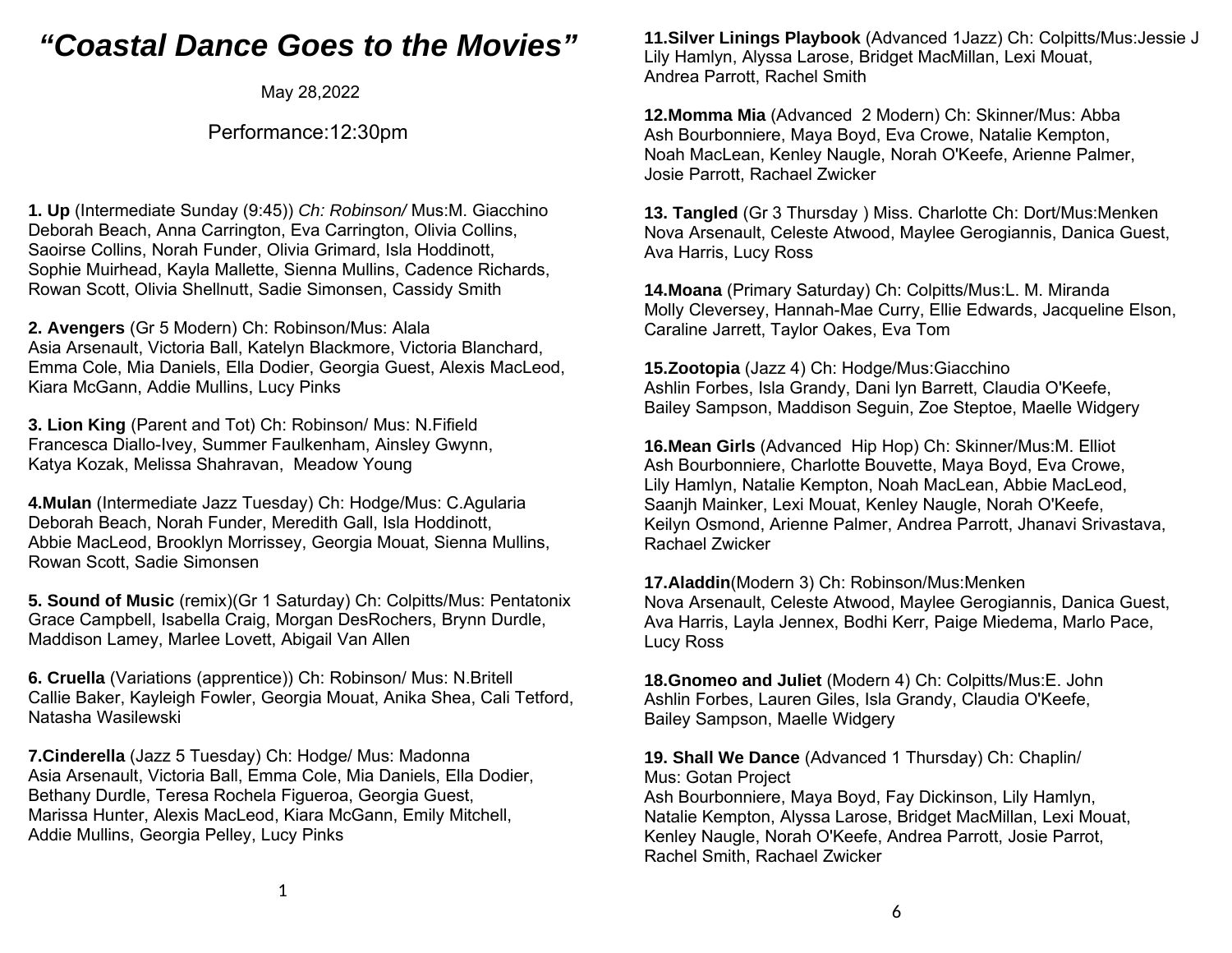**2.Tangled** (Gr 3 Saturday) Ch: Jedidi/ Mus:Menken Nova Arsenault, Celeste Atwood, Emily Chatham, Maylee Gerogiannis, Danica Guest, Ava Harris, Bodhi Kerr, Mila Milosevich, Ava Payne, Lucy Ross, Ruby Sarson

**3. Pirates of the Caribbean** (Gr 4 Saturday) Ch: Colpitts/Mus: Hurma Ashlin Forbes, Lauren Giles, Isla Grandy, Claudia O'Keefe, Maddison Seguin, Maelle Widgery

**4. Coco** (Advanced 2 Saturday) Ch: Colpitts/Mus: Jalale Ash Bourbonniere, Maya Boyd, Eva Crowe, Noah MacLean, Arienne Palmer, Josie Parrott, Rachael Zwicker

**5.Lion King** (Pre Primary Saturday) Ch: MacLean/Mus:E. John Mila Adderson, Quinn Clarke, Eleanore DeBay, Aoife Faherty, Olivia Giberson, Helena Lekic Delgado, Frankie MacInnis, Parker MacIntyre, Maiya Petrie, Anna-Rose Purcell

**6.The Vow** (Advanced 1 Modern) Ch: Skinner/Mus: The National Kate Comeau, Lily Hamlyn, Alyssa Larose, Julie Linthorne, Bridget MacMillan, Cate McKee, Lexi Mouat, Andrea Parrott, Rachel Smith

**7.Mary Poppins** (Gr 3 Thursday (Miss. Jenna) Ch: Robinson / Mus: Shermans & Shermans Danilyn Barrett, Sophie Hatcher-Jack, Bodhi Kerr, Mila Milosevich, Anna Mitchell, Amelia Moffat, Ruby Sarson

**8. Great Gatsby** (Advanced 2 Jazz) Ch: Colpitts/Mus: Fergie Ash Bourbonniere, Maya Boyd, Eva Crowe, Natalie Kempton, Noah MacLean, Kenley Naugle, Norah O'Keefe, Arienne Palmer, Josie Parrott, Rachael Zwicker

**9.Harry Potter** (Gr 4 Tuesday) Ch: Robinson/Mus:Doyle Ashlin Forbes, Isla Grandy, Claudia O'Keefe, Maddison Seguin, Maelle Widgery

**10.Step up** (Hip Hop 1 (6-10)) Ch: Skinner/Mus:Ciara Dani lyn Barrett, Quinn Corkum, Ryan Paige Christie, Isabella Craig, Keira Fowler, Danica Guest, Teagan Hare, Violette Mwaba, Jayme O'Rourke, Jocelyn O'Rourke, Niamh Power, Ruby Sarson, Gwenny Schaffhauser, Maia Woods

**8. Jungle Book** (Creative Saturday 8:45am) Ch: Palmer / Mus: B.Murray Rowan Barnhill, Ingrid Chu, Nora Cull, Layla Elhawary, Clara Fourgnaud, Everly Keddy, Claire McNally, Violet Procter, Violet Swenson

**9. Dune** (Intermediate Monday) Ch: Jedidi /Mus:Hans Zimmer Callie Baker, Deborah Beach, Anna Carrington, Norah Funder, Jenna MacLean, Georgia Mouat, Sophie Muirhead, Anika Shea, Sadie Simonsen, Cali Tetford

**10.Beauty and The Beast** (Creative Thursday 5pm) Ch: Crowe Mus:A. Menken

Ellen Akitt, Layla Barrett, Nova Cain, Charlotte Evans, Alice Harris, Mila Hill, Carrigan Murphy, Georgia Musseau, Olivia Wang

**11. Cinderella** (Gr 5 Sunday) Ch: Jedidi /Mus: P.Doyle Asia Arsenault, Victoria Blanchard, Emma Cole, Mia Daniels, Ella Dodier, Georgia Guest, Alexis MacLeod, Addie Mullins, Lucy Pinks

**12.Lala Land** (Intermediate Thursday) Ch: Robinson/Mus:J. Hurwitz Eva Carrington, Saoirse Collins, Kayleigh Fowler, Kayla Mallette, Sienna Mullins, Olivia Shellnutt, Sadie Simonsen, Natasha Wasilewski

**13. Greatest Showman** (Gr 1 Monday) Ch: Colpitts/Mus:Piano Guys Grace Campbell, Morgan DesRochers, Marlee Lovett, Grace McNally, Layla Mullins, Lennie Whyatt, Charlotte Wilson

**14.High School Musical** (Hip Hop 2 (10-13) Tuesday)Ch: Skinner Mus:M.Gerrard Mia Daniels, Georgia Guest, Ashlyn Hartery, Capri Kennedy, Alexis MacLeod, Ilex Shubaly-Buntain

**15.Corpse Bride** (Intermediate Exam Prep Sunday) Ch: Robinson/ Mus:D. Elfman Callie Baker, Kayleigh Fowler, Jenna MacLean, Georgia Mouat, Anika Shea, Cali Tetford, Natasha Wasilewski

**16.Toy Story** (Pre Ballet Saturday )10:25 Miss. Arienne Ch:Palmer/Mus:Newman Madison DesRochers, Lydia Edwards, Parker Gwynn, Charlotte Kaiser, Evelyn Kincade, Skylar Laroche, Sadie MacIntosh, Leia Matto, Quinn Payne, Ava Robinson, Leia White